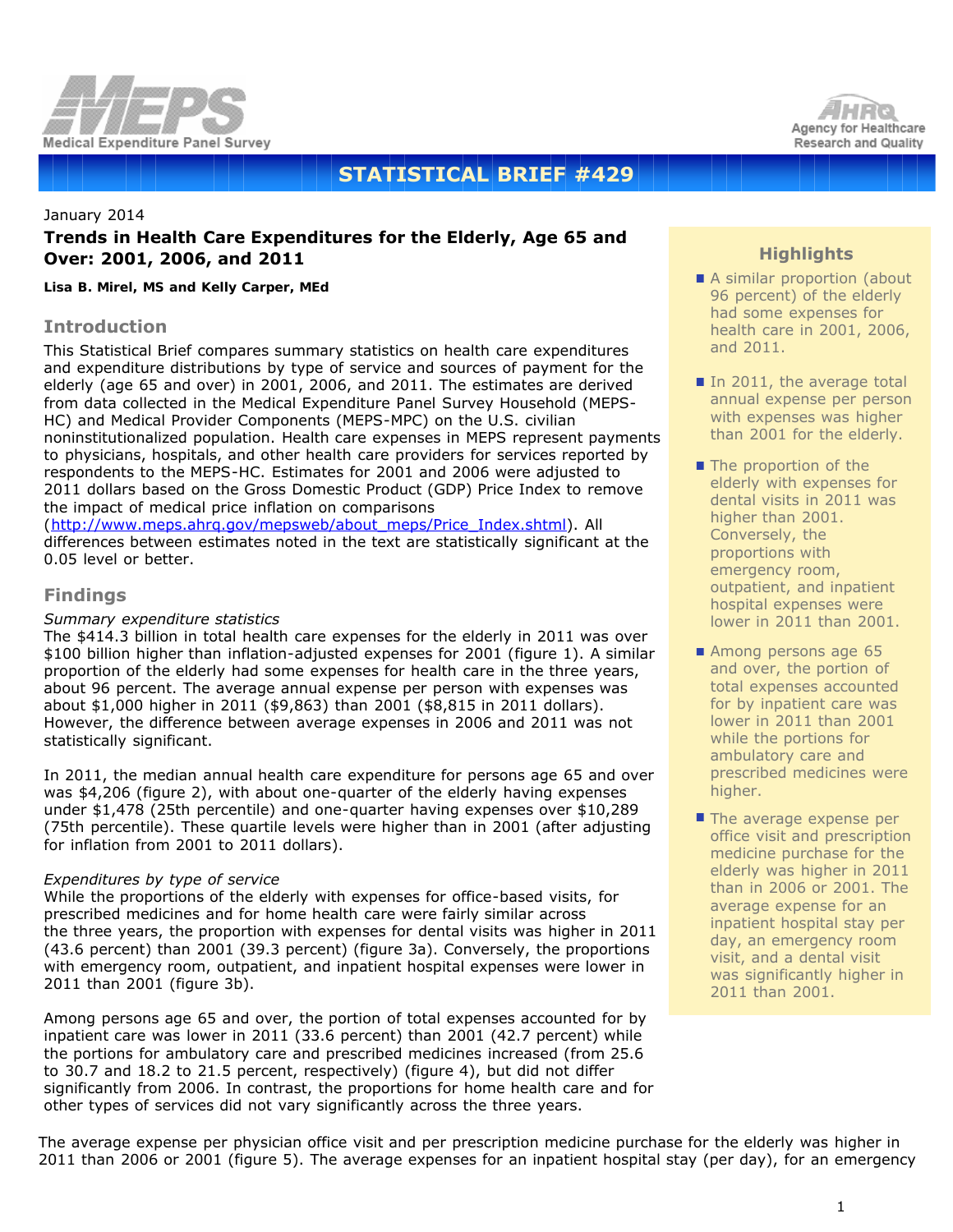room visit, and for a dental visit were significantly higher in 2011 than 2001. However, differences between 2006 and 2011 in these averages were not statistically significant.

#### *Expenditures by source of payment*

Medicare paid for a larger proportion of total health care expenses for the elderly in 2011 (62.4 percent) than 2001 (54.7 percent). A smaller proportion was paid out of pocket in 2011 (12.3 percent) than 2006 (15.2 percent) or 2001 (18.1 percent) (figure 6). Some of these shifts are likely attributable to implementation of Medicare Part D in 2006.

## **Data Source**

The estimates in this Statistical Brief are based upon data from the 2011, 2006, and 2001 Full Year Consolidated (HC-147, HC-105, and HC-60, respectively) and Event Level Data Files (HC-144, HC-102, and HC-59 A, B, D, E, and G).

#### **Definitions**

## *Expenditures (expenses)*

Expenditures include the total direct payments from all sources to hospitals, physicians, other health care providers (including dental care), and pharmacies for services reported by respondents in the MEPS-HC. Expenditures for hospital-based services include those for both facility and separately billed physician services. Estimates for 2001 and 2006 were adjusted to 2011 dollars based on the GDP Price Index

([http://www.meps.ahrq.gov/mepsweb/about\\_meps/Price\\_Index.shtml](http://www.meps.ahrq.gov/mepsweb/about_meps/Price_Index.shtml)). Health insurance premiums are not included as expenses.

#### *Type of service*

- Office-based: Includes expenses for visits to both physician and non-physician medical providers seen in office settings.
- Hospital inpatient: Includes room and board and all hospital diagnostic and laboratory expenses associated with the basic facility charge, payments for separately billed physician inpatient services, and some emergency room expenses incurred immediately prior to inpatient stays.
- Hospital outpatient: Includes expenses for visits to both physicians and other medical providers seen in hospital outpatient departments, including payments for services covered under the basic facility charge and those for separately billed physician services.
- Emergency room: Includes payments for services covered under the basic facility charge and those for separately billed physician services, but excludes expenses for emergency room services that are included in a hospital inpatient admission.
- Prescribed medicines: Includes expenses for all prescribed medications that were initially purchased or refilled during the year, as well as expenses for diabetic supplies.
- Dental: Includes payments for services to any type of dental care provider, including general dentists, dental hygienists, dental technicians, dental surgeons, orthodontists, endodontists, and periodontists.
- Ambulatory: Combines office-based, hospital outpatient, and emergency room expense categories described above.
- Home health: Includes expenses for home care provided by agencies and independent providers.
- Other: Includes expenses for care in all categories not specified as a separate category including those for miscellaneous medical equipment and supplies.

#### *Sources of payment*

- Out of pocket: This category includes expenses paid by the user or other family member.
- Private insurance: This category includes payments made by insurance plans covering hospital and medical care (excluding payments from Medicare, Medicaid, and other public sources), Medigap plans, or TRICARE (Armed Forces-related coverage). Payments from plans that provide coverage for a single service only, such as dental or vision coverage are not included.
- Medicare: Medicare is a federally financed health insurance plan for the elderly, persons receiving Social Security disability payments, and most persons with end-stage renal disease. Medicare Part A, which provides hospital insurance, is automatically given to those who are eligible for Social Security. Medicare Part B provides supplementary medical insurance that pays for medical expenses and can be purchased for a monthly premium.
- Other sources: This category includes payments from Medicaid/SCHIP, other miscellaneous Federal sources (Indian Health Service, military treatment facilities, and other care provided by the Federal government); various state and local sources (community and neighborhood clinics, state and local health departments, and state programs other than Medicaid/SCHIP); various unclassified sources (e.g., automobile, homeowners', or other liability insurance, and other miscellaneous or unknown sources); Medicaid/SCHIP payments reported for persons who were not reported as enrolled in the Medicaid or SCHIP programs at any time during the year; and private insurance payments reported for persons without any reported private health insurance coverage during the year.

## **About MEPS-HC**

MEPS-HC is a nationally representative longitudinal survey that collects detailed information on health care utilization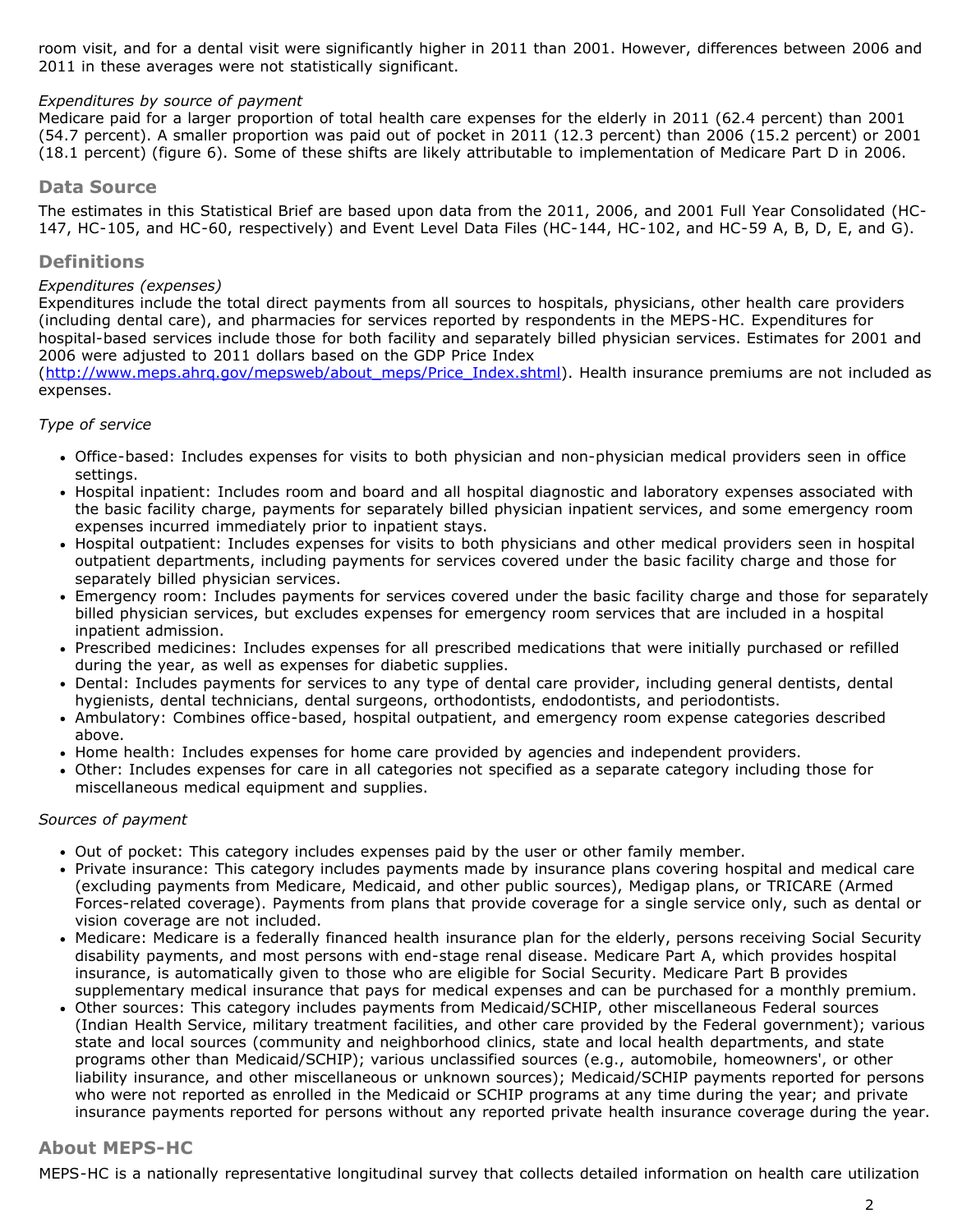and expenditures, health insurance, and health status, as well as a wide variety of social, demographic, and economic characteristics for the U.S. civilian noninstitutionalized population. It is cosponsored by the Agency for Healthcare Research and Quality and the National Center for Health Statistics.

For more information about MEPS, call the MEPS information coordinator at AHRQ (301) 427-1406 or visit the MEPS Web site at <http://www.meps.ahrq.gov/>.

#### **References**

For a detailed description of the MEPS survey design, sample design, and methods used to minimize sources of nonsampling error, see the following publications:

Cohen, J., Cohen S., and Banthin, J. "The Medical Expenditure Panel Survey: A National Information Resource to Support Healthcare Cost Research and Inform Policy and Practice." *Medical Care* 2009, 47(7), Supplement, pp S44– S50.

Cohen, J. *Design and Methods of the Medical Expenditure Panel Survey Household Component*. MEPS Methodology Report No. 1. AHCPR Pub. No. 97-0026. Rockville, MD: Agency for Health Care Policy and Research, 1997. [http://www.meps.ahrq.gov/mepsweb/data\\_files/publications/mr1/mr1.pdf](http://www.meps.ahrq.gov/mepsweb/data_files/publications/mr1/mr1.pdf)

Ezzati-Rice, T.M., Rohde, F., Greenblatt, J. *Sample Design of the Medical Expenditure Panel Survey Household Component, 1998–2007*. Methodology Report No. 22. March 2008. Agency for Healthcare Research and Quality, Rockville, MD. [http://www.meps.ahrq.gov/mepsweb/data\\_files/publications/mr22/mr22.pdf](http://www.meps.ahrq.gov/mepsweb/data_files/publications/mr22/mr22.pdf)

## **Suggested Citation**

Mirel, L.B., Carper, K. *Trends in Health Care Expenditures for the Elderly, Age 65 and Over: 2001, 2006, and 2011*. Statistical Brief #429. January 2014. Agency for Healthcare Research and Quality, Rockville, MD. [http://www.meps.ahrq.gov/mepsweb/data\\_files/publications/st429/stat429.pdf](http://www.meps.ahrq.gov/mepsweb/data_files/publications/st429/stat429.pdf)

\* \* \*

AHRQ welcomes questions and comments from readers of this publication who are interested in obtaining more information about access, cost, use, financing, and quality of health care in the United States. We also invite you to tell us how you are using this Statistical Brief and other MEPS data and tools and to share suggestions on how MEPS products might be enhanced to further meet your needs. Please email us at [MEPSProjectDirector@ahrq.hhs.gov](mailto:MEPSProjectDirector@ahrq.hhs.gov) or send a letter to the address below:

Steven B. Cohen, PhD, Director Center for Financing, Access, and Cost Trends Agency for Healthcare Research and Quality 540 Gaither Road Rockville, MD 20850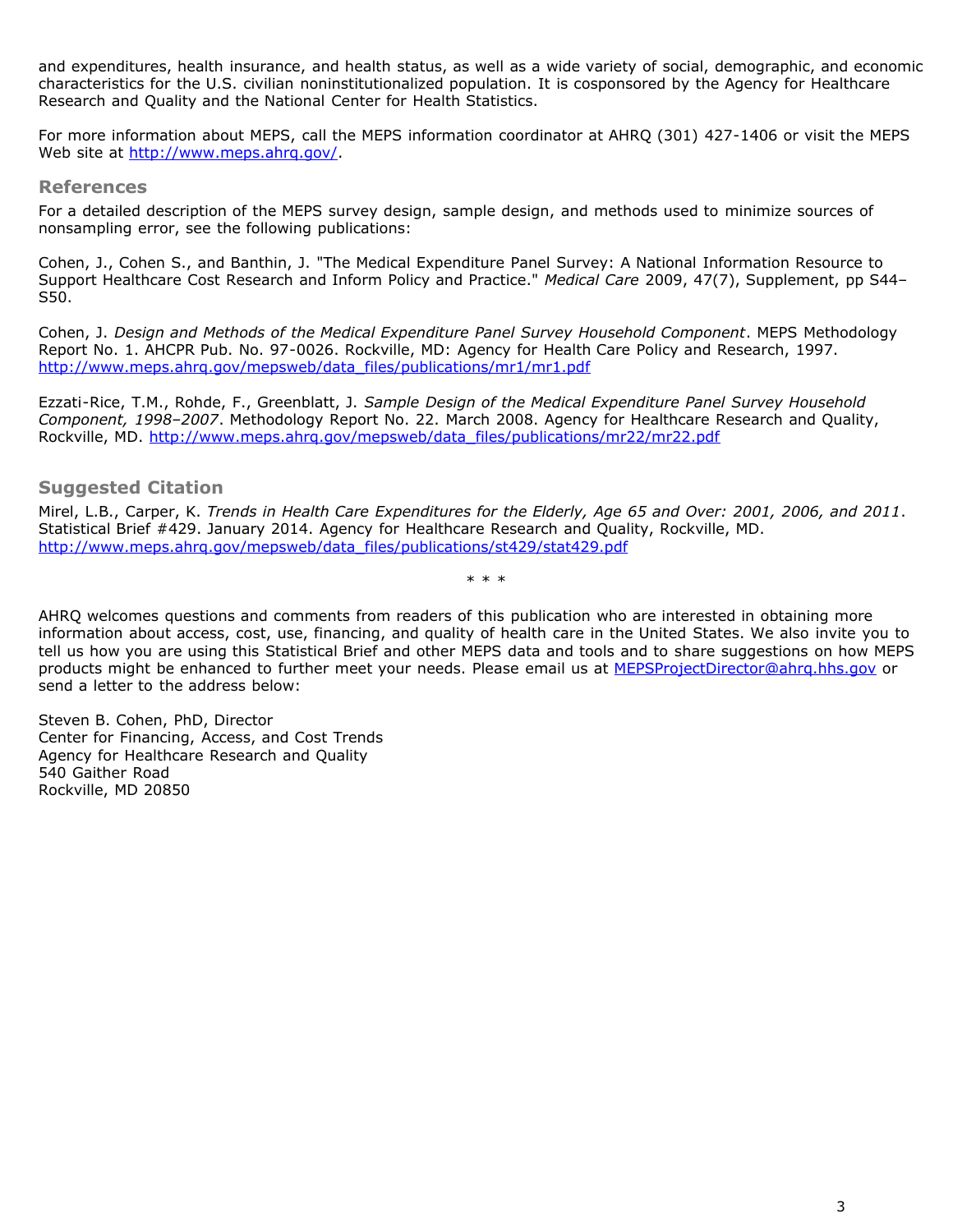

#### **Figure 1. Selected summary expenditure estimates for persons age 65 and over, 2001, 2006 (adjusted to 2011 dollars), and 2011**

| <b>Estimate</b>                                      | 2001    | 2006    | 2011    |
|------------------------------------------------------|---------|---------|---------|
| Number of persons (millions)                         | 35.8    | 38.0    | 43.6    |
| Total expenses (billions)                            | \$304.1 | \$366.0 | \$414.3 |
| Percentage with expenses                             | 96.3%   | 96.7%   | 96.4%   |
| Average annual expenses<br>(for those with expenses) | \$8,815 | \$9,971 | \$9,863 |

Source: Center for Financing, Access, and Cost Trends, AHRQ, Household Component of the Medical Expenditure Panel Survey, 2001, 2006, and 2011



Statistical Brief #429: Trends in Health Care Expenditures for the Elderly, Age 65 and Over: 2001, 2006, and 2011 4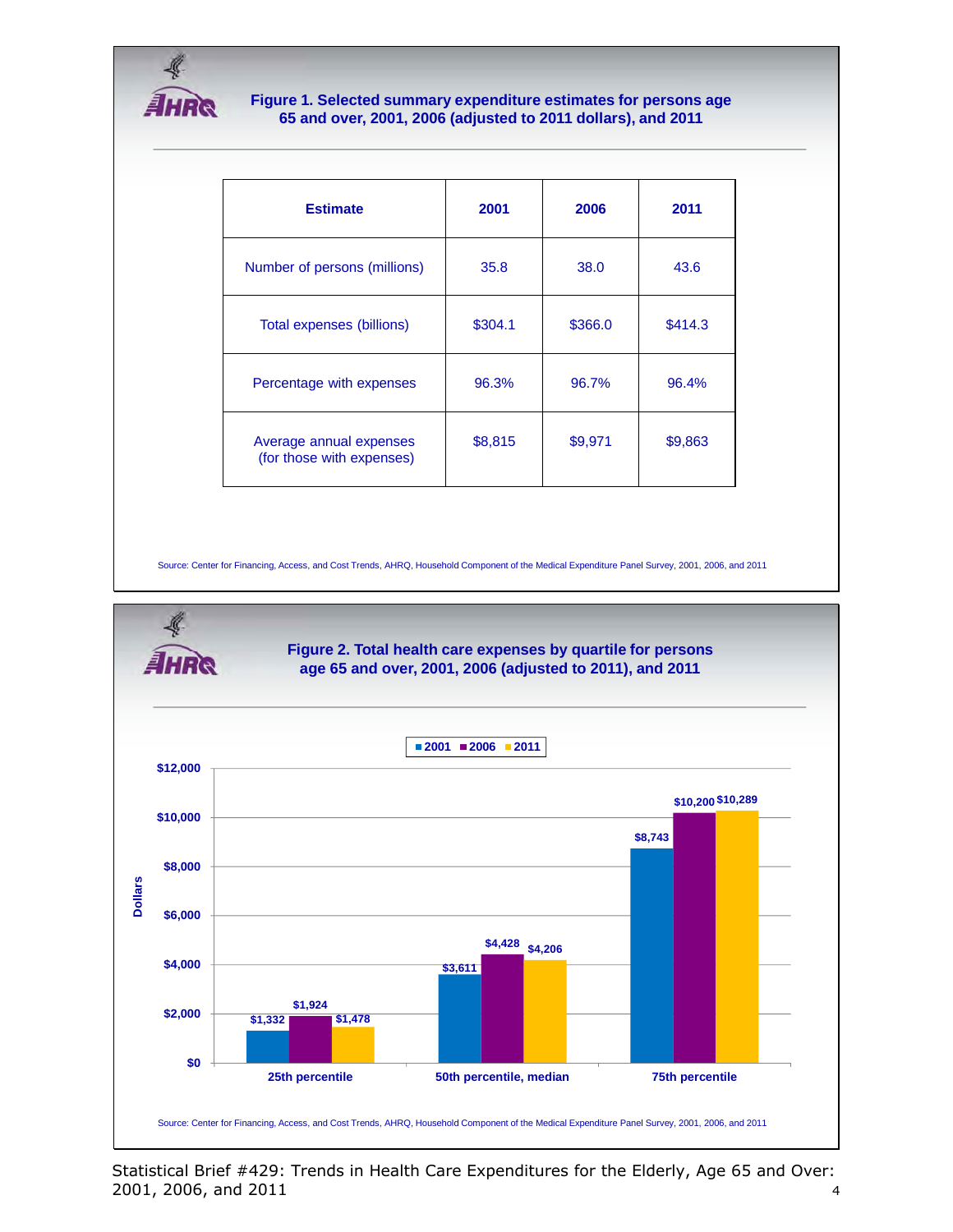



Statistical Brief #429: Trends in Health Care Expenditures for the Elderly, Age 65 and Over: 2001, 2006, and 2011 5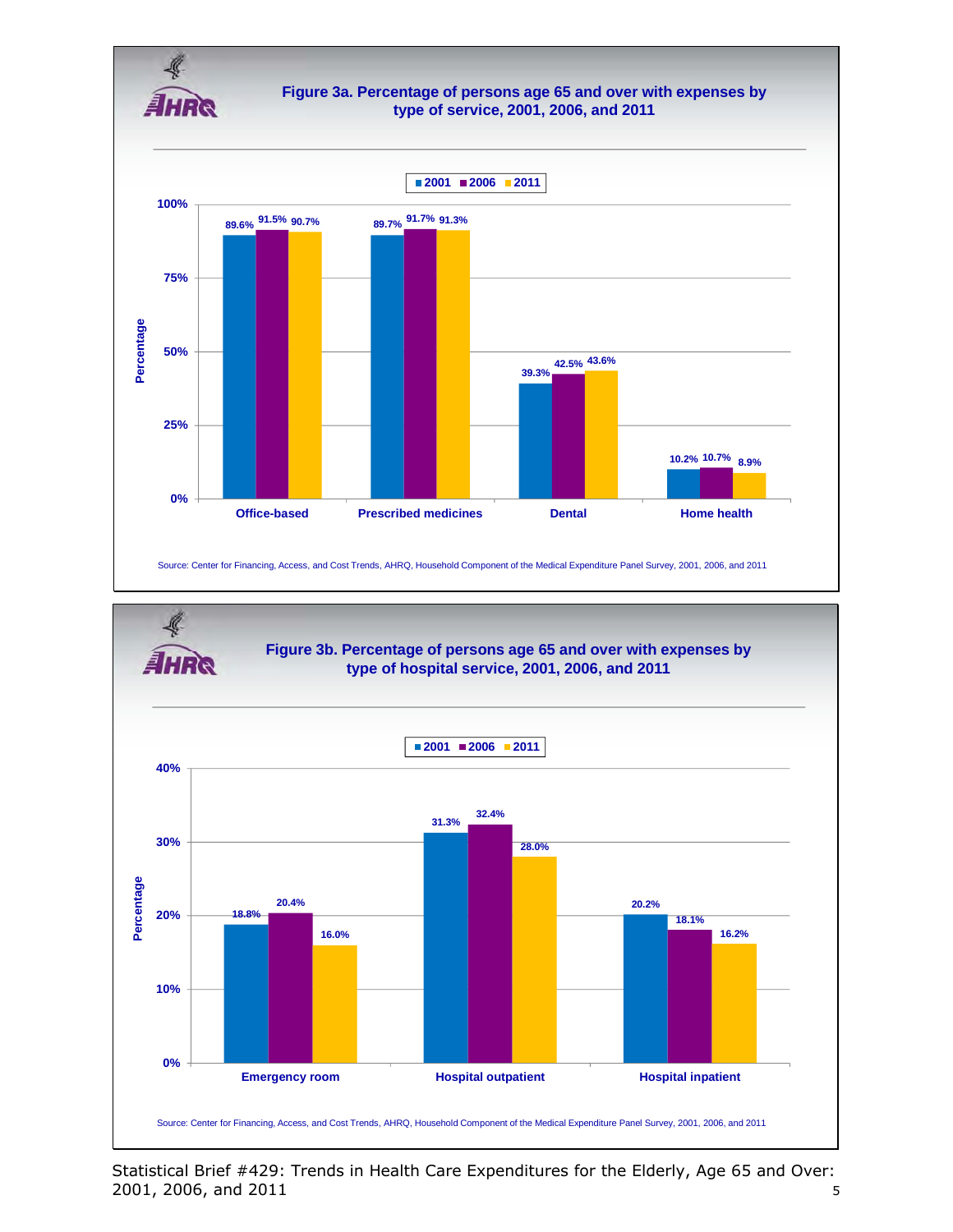

Source: Center for Financing, Access, and Cost Trends, AHRQ, Household Component of the Medical Expenditure Panel Survey, 2001, 2006, and 2011 \*Note: Ambulatory combines office-based, hospital outpatient, and emergency room expense categories

₹ AHRQ

**Figure 5. Average expenses per event for selected event types for persons age 65 and over, 2001, 2006 (adjusted to 2011 dollars), and 2011**

| <b>Event Type</b>                   | 2001<br>(in 2011)<br>dollars) | 2006<br>(in 2011)<br>dollars) | 2011    |
|-------------------------------------|-------------------------------|-------------------------------|---------|
| Office physician visit              | \$157                         | \$198                         | \$228   |
| Inpatient hospital average per diem | \$2,408                       | \$2,980                       | \$3,199 |
| Emergency room visit                | \$628                         | \$715                         | \$884   |
| <b>Dental visit</b>                 | \$235                         | \$279                         | \$311   |
| Prescription medication purchase    | \$65                          | \$71                          | \$76    |

Source: Center for Financing, Access, and Cost Trends, AHRQ, Household Component of the Medical Expenditure Panel Survey, 2001, 2006, and 2011

Statistical Brief #429: Trends in Health Care Expenditures for the Elderly, Age 65 and Over: 2001, 2006, and 2011 6